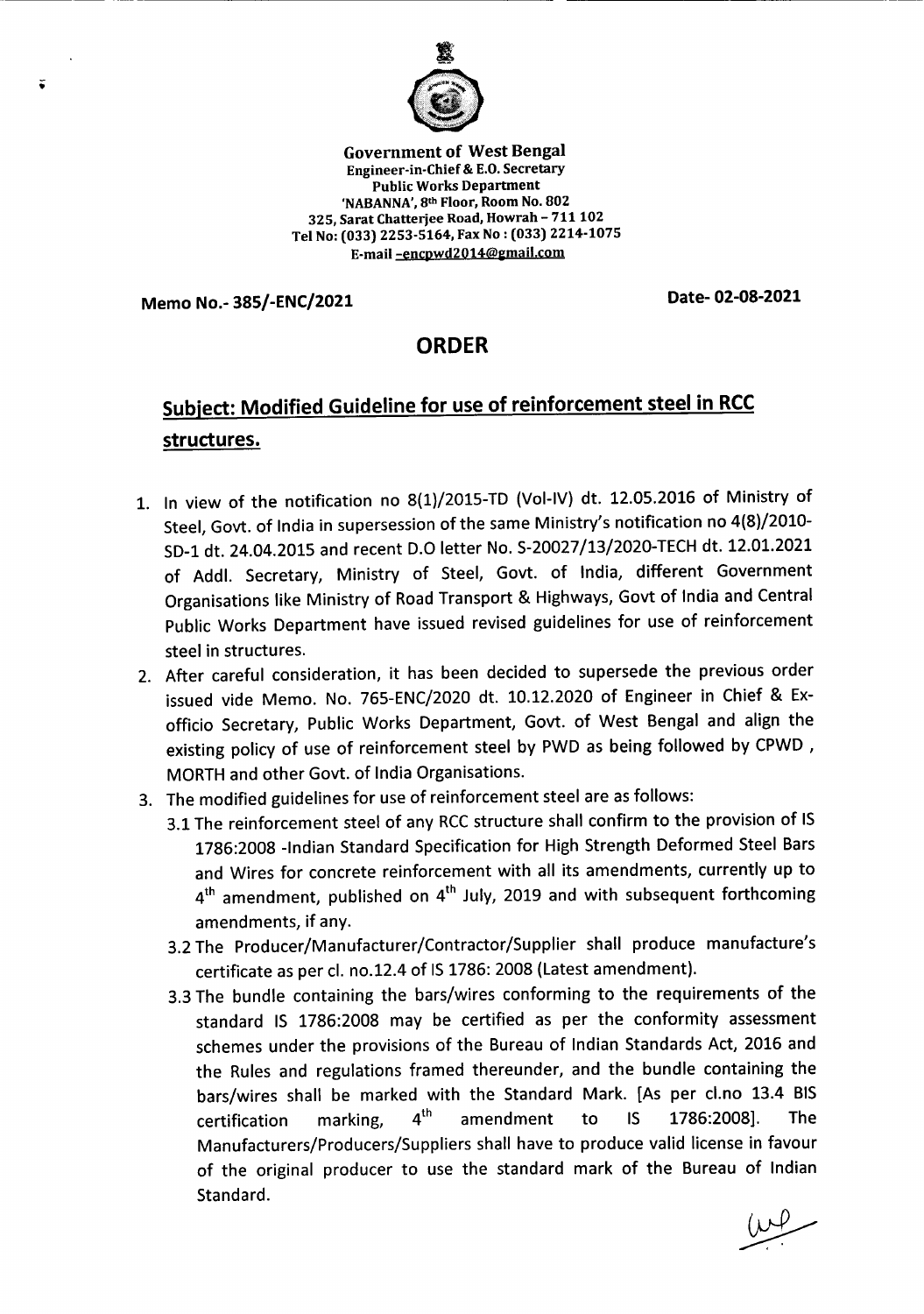- 3.4 For deformed bars produced by re-rolling finished products such as plates and rails (virgin or used or scrap), or by rolling material, full documentation of the metallurgical history has to be produced. [As per cl.no.1.6 of IS 1786:2008].
- 3.5 The reinforcement steel procured should be tested (both physical and chemical tests) as per required frequencies and as per relevant codes of Bureau of Indian Standards by procuring Authority / Engineer in Charge of the works at any NABL accredited laboratory or premier academic institutions like IITs. Cost of such testing will be borne by the suppliers / contractors from whom the Department is going to procure the reinforcement steel. The test results (both physical and chemical) should conform to IS432, IS 1786, IS 13920, IRC:112(Code of practice for concrete road bridges published by Indian Roads Congress) [Latest revisions] whichever is applicable.

Authority / Engineer in Charge of the works are also advised to check the quality of the HSD bars undergone through heat treatment (Quenching and selftempering) by doing the "Ring test" with Nital (5% nitric acid in alcohol) as stated in the Annex-A of IS 1786:2008, though this test is not to be regarded as the criterion for rejection. The reinforcement steel conforming to the requirements of the relevant standard for chemical and physical properties shall be considered acceptable.

- 3.6 The Authority/Engineer in Charge shall have the full power to reject the consignment of the reinforcement steel represented by the sample tested, in case the testing of the same cannot meet the required criteria of the relevant code.
- 3.7 The property of Ductility of reinforcement bars, being of utmost importance to effectively resist the seismic loads in structures or moving loads inducing stress reversal in bridges, has to be properly checked following the provisions in IS 13920:2016 (Indian standard specification for ductile design and detailing of reinforced concrete structures subjected to seismic forces).
- 3.8 For coastal zone and in abrasive climate, to make the structures disaster resilient, protection for corrosion of reinforcement steel is an important issue. To do that, Authority/ Engineer in Charge should make special provision of either of the choices like Corrosion resistant reinforcement steel / take corrosion protection measures for rebars as per IS 9077:1979, reaffirmed on 2018/ Fusion bonded epoxy coating of rebars as per IS 13620:1993 reaffirmed on 2015/ Hot dip Zinc coating on rebars as per IS 12594:1988 reaffirmed on 2016, with lowering of bond for coated reinforcement as per provision of IRC:112(2020).
- 4. The NIT approving authority may prescribe for important structures like Bridges/ Multi-storied buildings, brands of reinforcement steel like SAIL, TATA, RINL,JSW, JSPLin the tender notice.
- 5. The producers/ manufactures, who have their registered office and/or manufacturing/production units in the State of West Bengal may be given preferences of use.
- 6. For the purpose of monitoring record of the quality of the reinforcement bars, the Planning and Monitoring Circle, PWD shall maintain a record, the instances of reinforcement bars of any make which have failed to meet the relevant codal

 $\mathbf{r}$